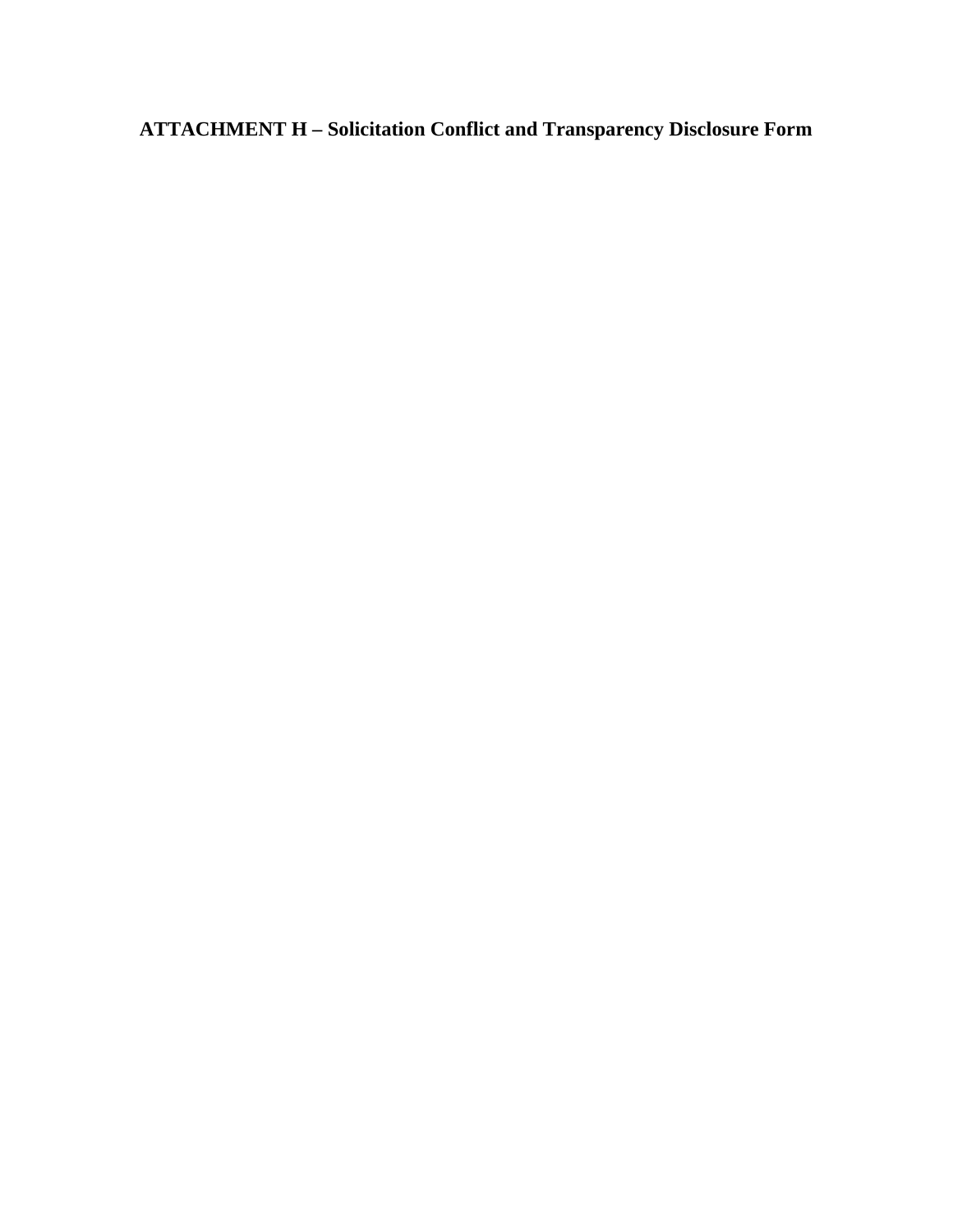All questions must be answered or your bid or proposal will be non-responsive.

This form must be signed and submitted to the City and all questions must be answered or your Offer may be considered non-responsive.

**1. Name of person submitting this disclosure form.**

First Suffix

**2. Contract Information**

Solicitation # or Name:

**3. Name of individual(s) or entity(ies) seeking a contract with the City (i.e. parties to the Contract)**

**4. List any individuals(s) or entity(ies) that are partners, parent, joint venture or subsidiaries of the individual or entity listed in Question 3. Please include all Board members, executive committee members and officers for each entry. If not applicable, indicate N/A.**

**5. List any individuals or entities that will be subcontractors on this contract or indicate N/A.**

 $\Box$  Subcontractors may be retained, but not known as of the time of this submission.

 $\Box$  List of subcontracts, including the name of the owner(s) and business name:

**6. List any attorney, lobbyist, or consultant retained by any individuals listed in Questions 3, 4, or 5 to assist in the proposal or seeking this the resulting contract. If none, indicate N/A.**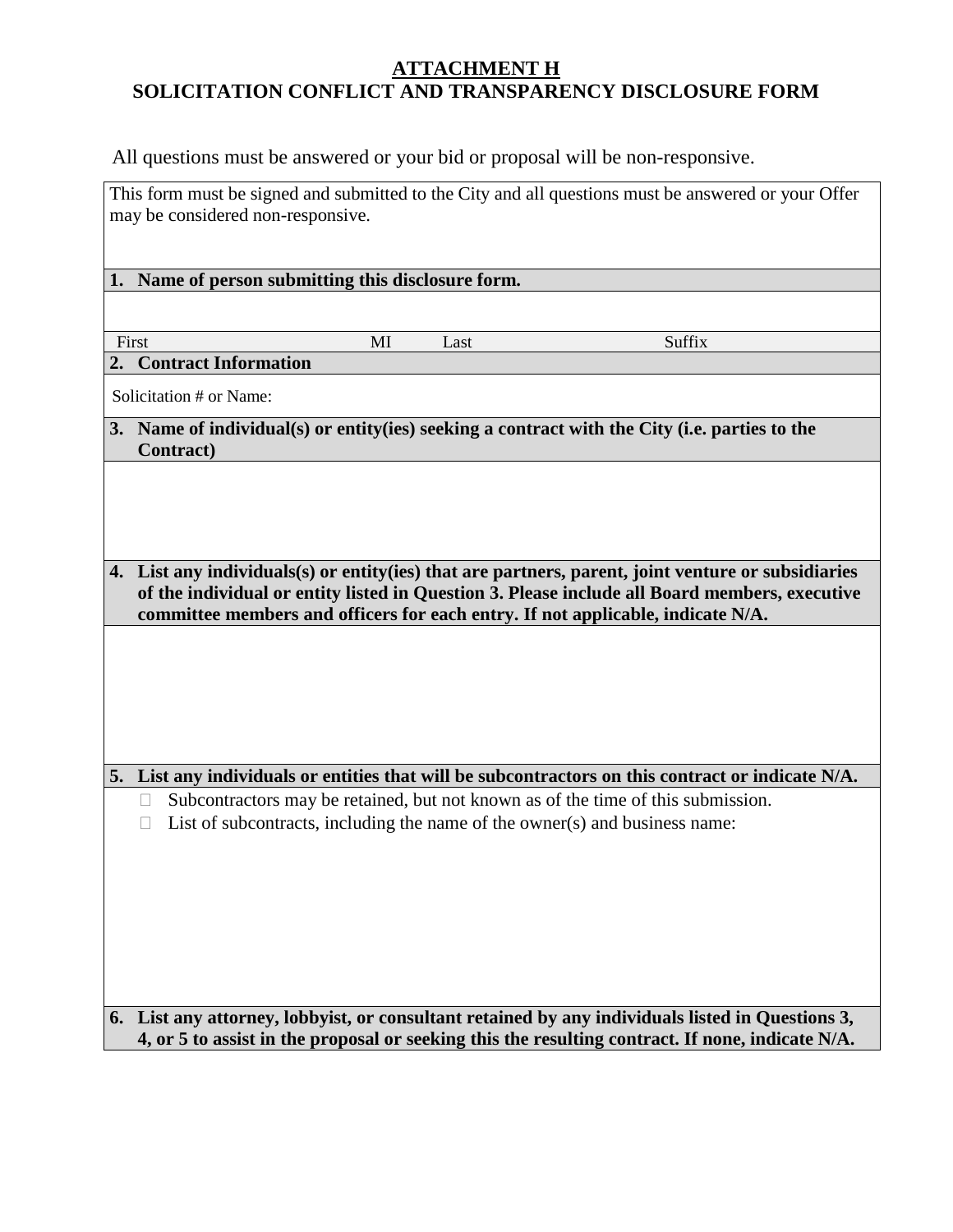### **7. Disclosure of conflict of interest:**

A. City Code Section 43-34

Are you aware of any fact(s) with regard to this solicitation or resulting contract that would raise a "conflict of interest" issue under City Code Section 43-34?

"An elected City official or a City employee shall not represent any person or business for compensation before the City regarding any part of a procurement, including any resulting contract, if during the time the elected official is or was in office or the employee is or was employed by the City such elected official or employee played a material or significant role in the development of the solicitation, any other part of the procurement, or the contract award."

- $\Box$  I am not aware of any conflict(s) of interest under City Code Section 43-34.
- $\Box$  I am aware of the following potential or actual conflict(s) of interest:

#### B. ARS Sections 38-501 et. Seq. & City Charter Chapter 11

State law and the Phoenix City Charter and Code prohibit public officers or employees, their close relatives, and any businesses they, or their relatives, own from (1) representing before the City any person or business for compensation, (2) doing business with the City by any means other than through a formal procurement, and (3) doing business with the City without disclosing that the person has an interest in the contract. This prohibition extends to subcontracts on City contracts and also applies to parent, subsidiary, or partner businesses owned by a public officer or employee. See A.R.S. Sections 38-501 through 38-511, for more information (City Charter, Chapter 11, applies the state conflict-of-interest law to City employees).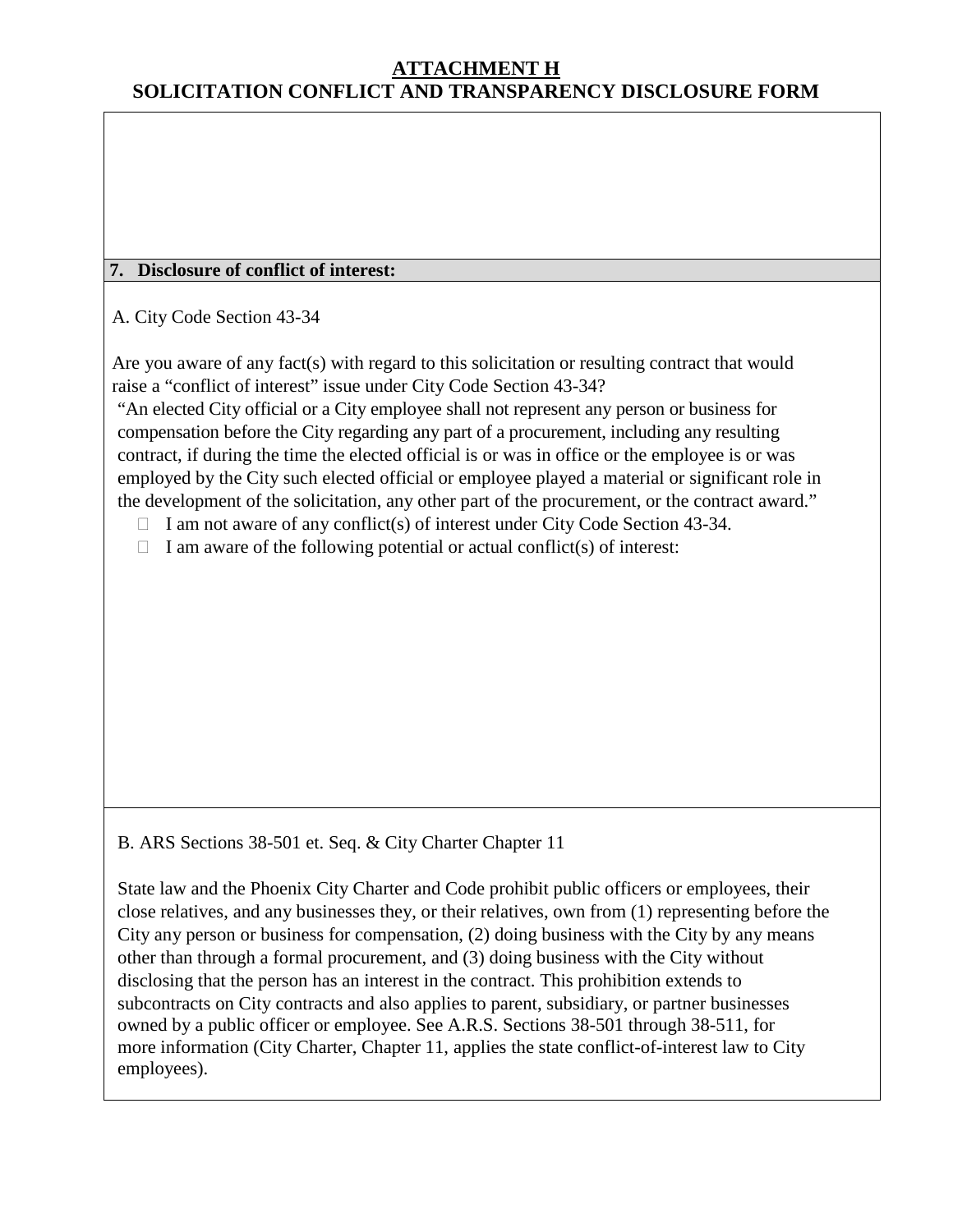Please note that any contract in place at the time a person becomes a public officer or employee may remain in effect. But the contract may not be amended, extended, modified, or changed in any manner during the officer's or employee's city service without following city administrative regulations.

Are you aware of any fact(s) with regard to this contract that would raise a "conflict of interest" issue under A.R.S. Sections 38-501 through 38-511 (See Arizona Revised Statutes regarding conflict of interest at www.azleg.gov).

- $\Box$  I am not aware of any conflict(s) of interest under Arizona Revised Statutes Sections 38-501 through 38-511.
- $\Box$  I am aware of the following conflict(s) of interest:

#### **8. Acknowledgements**

- A. Solicitation Transparency Policy No Contact with City Officials or Staff During Evaluation
- I understand that a person or entity who seeks or applies for a city contract, or any other person acting on behalf of that person or entity, is prohibited from contacting city officials and employees regarding the contract after a solicitation has been posted.
- $\Box$  This "no-contact" provision only concludes when the contract is awarded at a City Council meeting. If contact is required with City official or employees, the contact will take place in accordance with procedures by the City. Violation of this prohibited contacts provision, set out in City Code **Sections 43-34 & 43-36,** by respondents, or their agents, will lead to **disqualification.**
- B. Fraud Prevention and Reporting Policy
- $\Box$  I acknowledge that the City has a fraud prevention and reporting policy in Administrative Regulation 1.2, available on the City's Phoenix.gov website. I will report fraud, suspicion of fraud, or any other inappropriate action to: telephone no. 602-261-8999 or 602-534-5500 (TDD); or aud.integrity.line@phoenix.gov.